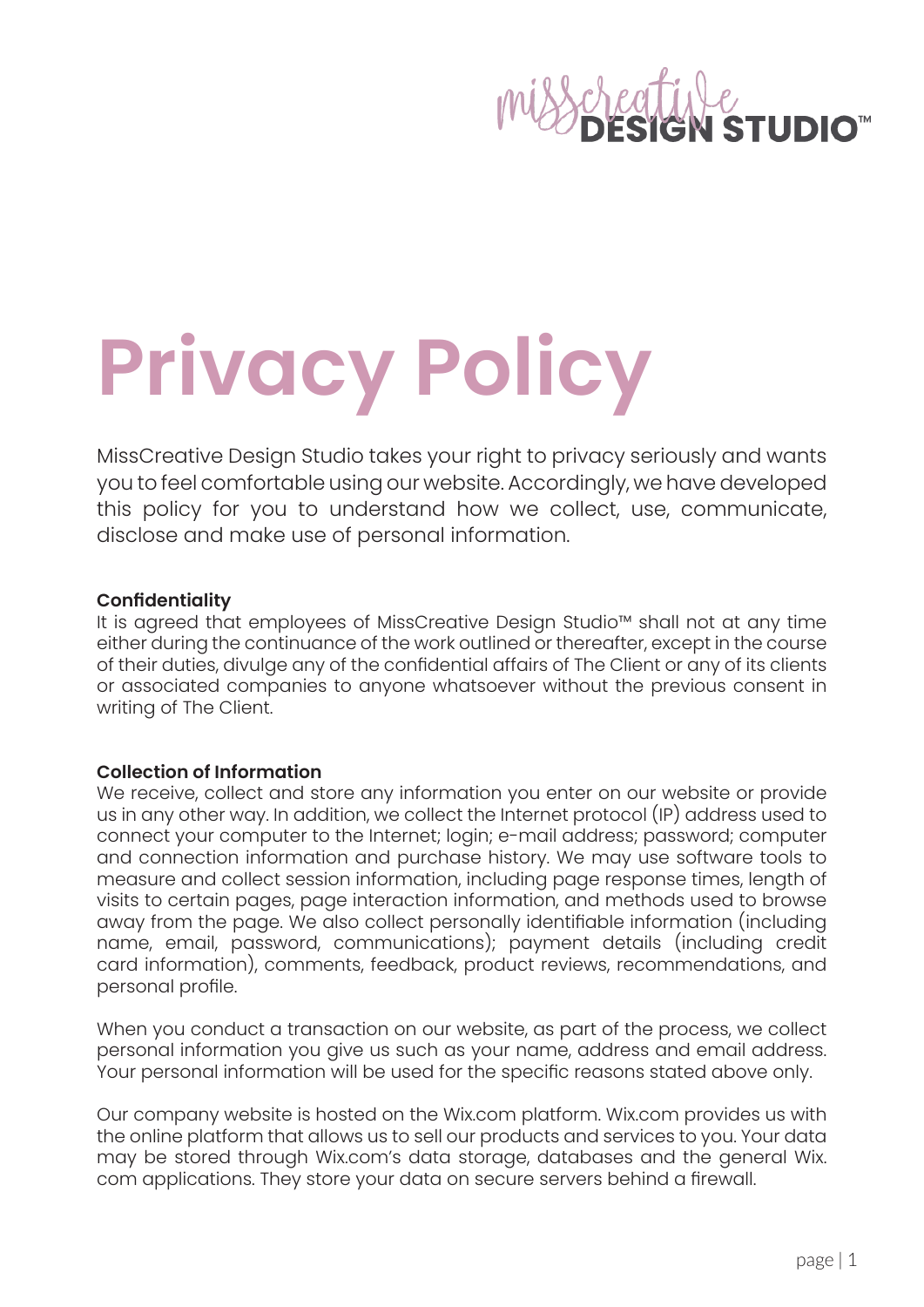

All direct payment gateways offered by Wix.com and used by our company adhere to the standards set by PCI-DSS as managed by the PCI Security Standards Council, which is a joint effort of brands like Visa, MasterCard, American Express and Discover. PCI-DSS requirements help ensure the secure handling of credit card information by our store and its service providers.

## **Use of Information**

Data may be used to customize and improve your user experience on our website, such as:

1. To provide and operate the Services;

2. To provide our Users with ongoing customer assistance and technical support;

3. To be able to contact our Visitors and Users with general or personalized servicerelated notices and promotional messages;

4. To create aggregated statistical data and other aggregated and/or inferred Non-personal Information, which we or our business partners may use to provide and improve our respective services;

5. To comply with any applicable laws and regulations.

Efforts will be made to prevent your data being made available to third parties unless (i) provided for otherwise in this Privacy Policy; (ii) your consent is obtained, such as when you choose to opt-in or opt-out for the sharing of data; (iii) a service provided on our site requires interaction with a third party, or is provided by a third party, such as an application service provider; (iv) pursuant to legal action or law enforcement; (v) it is found that your use of this site violates the site editor's policy, terms of service, or other usage guidelines, or if it is deemed reasonably necessary by the site editor to protect the site editor's legal rights and/or property; or (vi) this site is purchased by a third party, in which case that third party will be able to use the data in the same manner as set forth in this policy.

## **Cookies**

Cookies are used for a variety of reasons. Cookies are small pieces of data stored on a site visitor's browser. They are typically used to keep track of the settings users have selected and actions they have taken on a site. Wix uses cookies for important reasons, such as:

• To provide a great experience for your visitors and customers.

• To identify your registered members (users who registered to your site).

• To monitor and analyze the performance, operation and effectiveness of Wix's platform.

• To ensure our platform is secure and safe to use.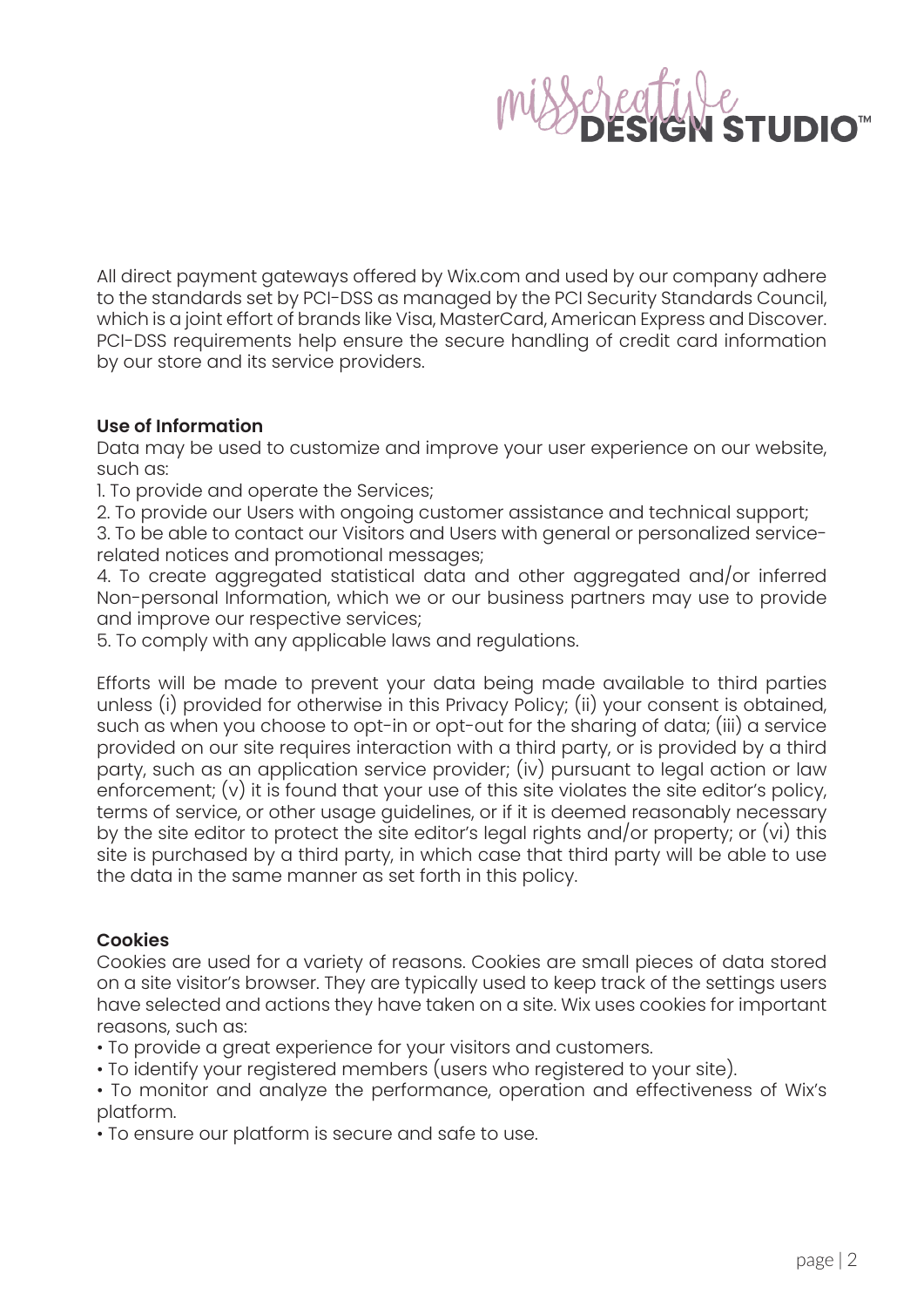## **Editing or deleting your account information**

You are provided with the ability to edit the information stored for your user account information during registration or by visiting your user account. You can request that your user account be deleted; to do so, please contact us at sarah@misscreative. com.au

## **How does the Site keep Personally Identifiable Information Secure?**

Wix.com is 100% committed to data protection. The GDPR is a regulation intended to strengthen and unify data protection for all individuals within the EU. It aims to protect the fundamental right to privacy and the protection of personal data.

• Wix employ full-time security consultants, dedicated to the security of our customer information.

• Wix is Payment Card Industry Data Security Standards (PCI DSS) compliant and is accredited as a level 1 service provider and merchant. This standard helps create a secure environment by increasing cardholder data, thus reducing credit card fraud. Wix regularly perform internal security audits to maintain our ISO/PCI security certifications.

• Wix's signup and login services are completed through a secure server (HTTPS/ SSL).

• Wix uses cryptography hash functions to protect your information. Your password is stored as a hash digest and, in the event of a security breach, your original password cannot be recovered from our servers.

• Wix.com is certified under the EU-US Privacy Shield Framework and the Swiss-US privacy Shield Framework as set forth by the U.S. Department of Commerce, regarding the collection, use, and retention of personal information transferred from the European Union and Switzerland to the United States, and therefore adheres to the Privacy Shield Principles.

## **Third-Party Links**

Certain content, products and services available via our Service may include materials from third-parties. Please note that when you click on one of these links, you are moving to another website. We encourage you to read the privacy statements of these linked sites as their privacy policies may differ from ours.

Possible third-party links on our site may direct you to third-party websites that are not affiliated with us. We are not responsible for examining or evaluating the content or accuracy and we do not warrant and will not have any liability or responsibility for any third-party materials or websites, or for any other materials, products, or services of third-parties.

We are not liable for any harm or damages related to the purchase or use of goods, services, resources, content, or any other transactions made in connection with any third-party websites. Please review carefully the third-party's policies and